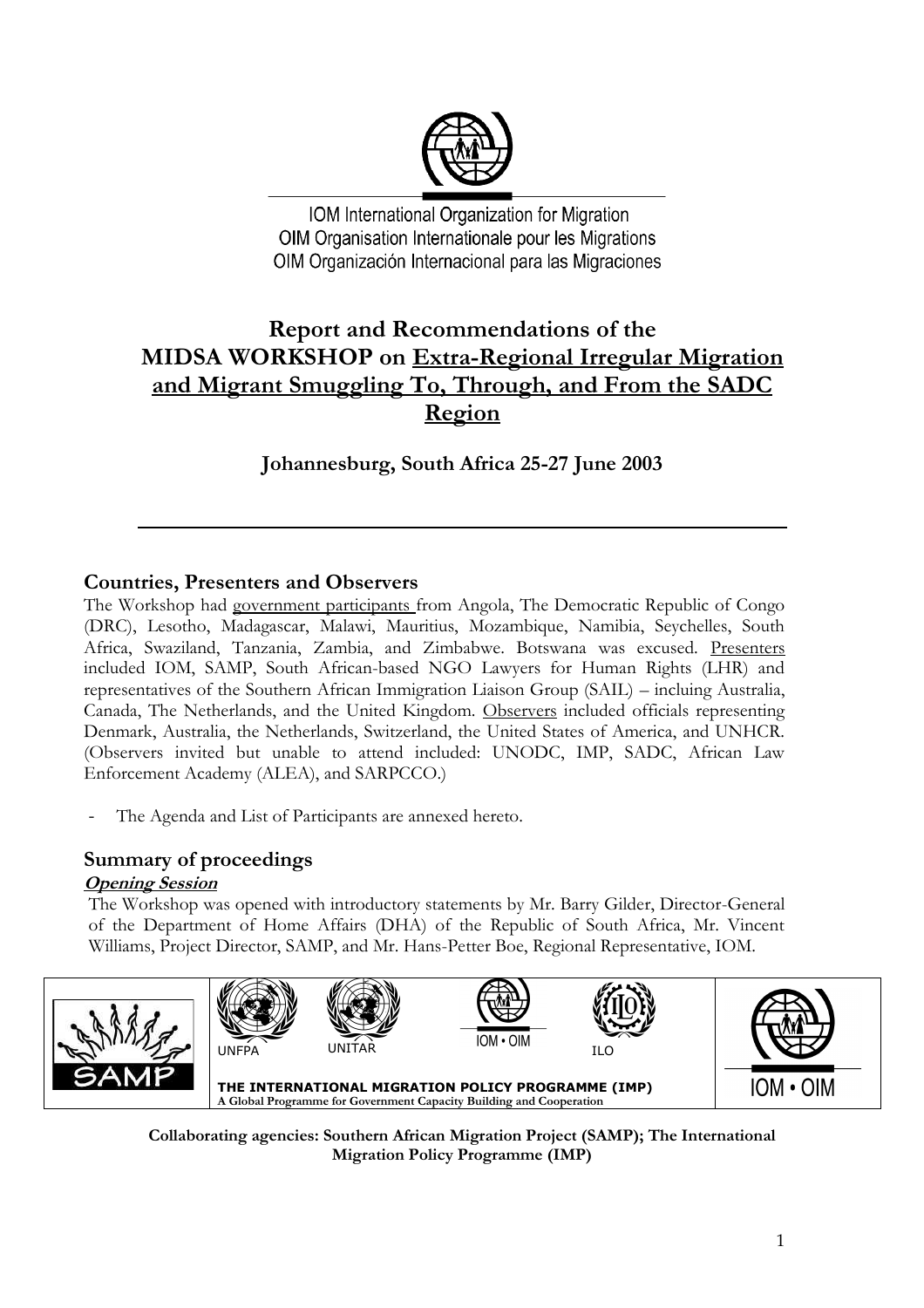Mr Gilder, welcomed all the participants on behalf of the Minister of Home Affairs and the Government of South Africa. He expressed his appreciation of the MIDSA process, as a shared forum for discussion on migration policies and welcomed its' contribution to the regional cooperation in this area. He described migration as a process that is becoming more and more circular and affecting an increasing number of countries. With it, the tasks of governments to adjust polices and laws are growing and they are facing the dilemma of maintaining sovereign rights and dealing with the dynamics of movement of people. He stressed the need to address the illegal aspects of migration, including trafficking and smuggling of people, and for countries to ratify the relevant United Nations Convention Against Transnational Ogranized Crime and its Optional Protocols against Trafficking in Persons and Human Smuggling. He concluded by informing participants that South Africa was about to ratify those Protocols and that DHA was committed to dealing with people smuggling and trafficking through multilateral and regional cooperation mechanisms.

Mr. Boe expressed his appreciation for the efforts made by the hosting government and introduced MIDSA to first time participants as a capacity building project, which has been running for 4 years, stressing also its value as an informal consultation process towards finding common solutions to common problems, in parallel to SADC's efforts in other sectors. He underlined how irregular migration is increasingly affecting the SADC countries and the new challenges it implies for governments and law enforcements in the region. He expressed the hope of both IOM and MIDSA that the workshop would be useful to all the participants in terms of fostering sustainable dialogue among the individuals in the room, and that it would lead to operational activities.

Mr Williams extended his welcome to the participants on behalf of MIDSA partners. He emphasised the transnational nature of the problem of irregular migration and the need for governments to think co-operatively in the region. He further explained how MIDSA aims to work as a dynamic forum for dialogue and facilitate collaboration between governments. The members' recommendations instruct the implementing bodies, IOM and SAMP, to undertake research, workshops and to find solutions on problems experienced by governments. He concluded by expressing his hopes for a dynamic workshop that would lead to interesting conclusions and recommendations.

## **Global Overview of Irregular Migration and Migrant Smuggling**

Ms Irena Omelaniuk, Director, Department of Migration Management Services, IOM Geneva, provided an overview of irregular migration and migrant smuggling worldwide. The discussion covered major source, transit and destination countries and provided statistics that demonstrated the extent and impact of irregular migration in various countries. The presentation also looked at reasons for the rise in irregular migration, 'push' and 'pull' factors such as poor economic prospects on one hand and improved communications and infrastructure on the other. Regional and international trade were also described as having contributed to increased free movement.

The presentation also reflected on factors that underpin irregular migration, such as conflicts, economic globalisation and bigger international demand for migrant labour. In addition, Ms. Omelaniuk spoke about how irregular migration undermines the benefits of legal migration and the asylum process. The need for concerted and collaborative responses by governments was stressed and mention was made of several mechanisms that are already employed by some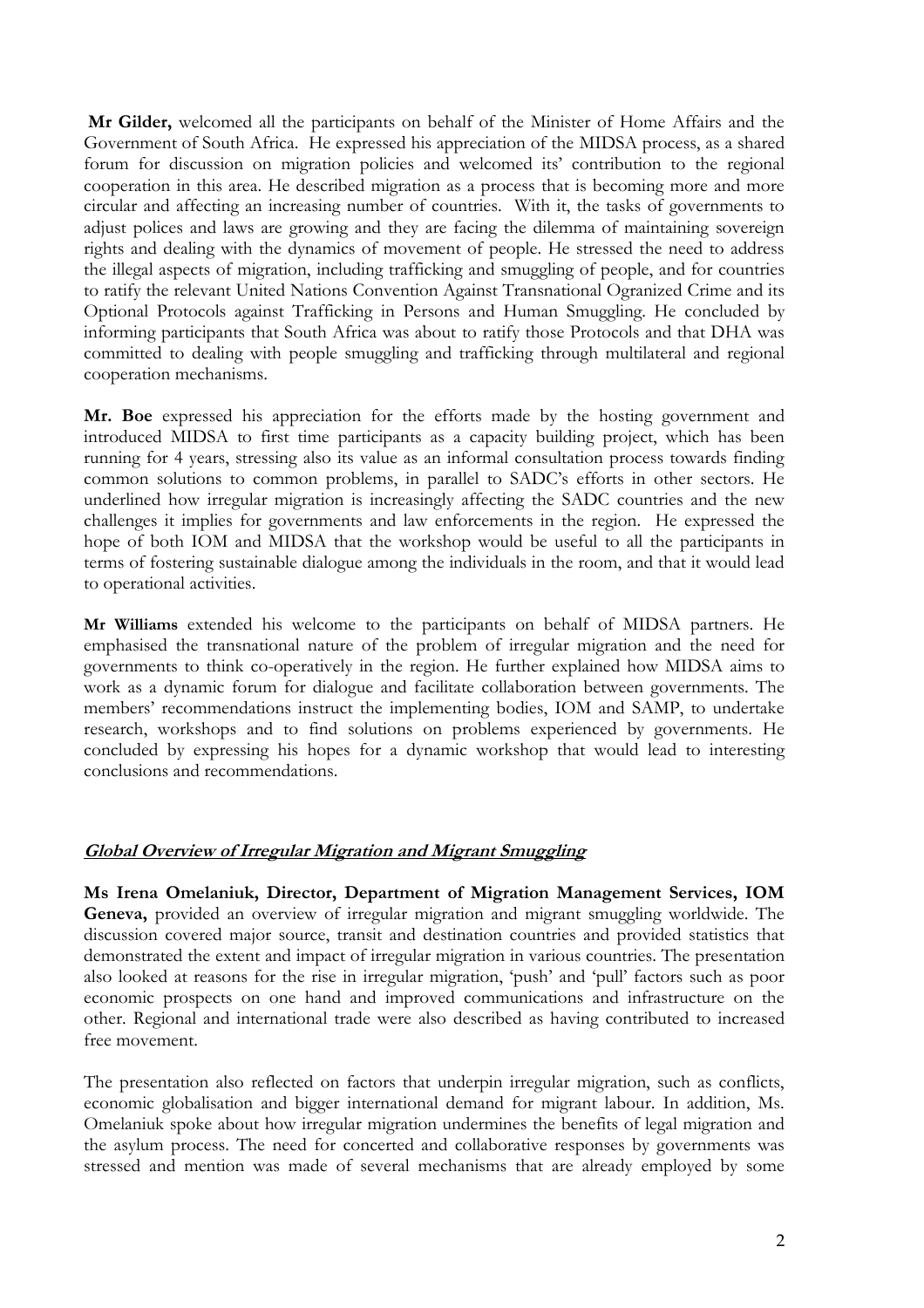governments. While relevant laws and policies are being adopted by governments, there is a lack of enforcement and as a result there is a gap between policy goals and outcomes. As possible solutions to close the gap, the presenter suggested that reduced demand/pull and supply/push incentives, greater political and developmental cooperation, and partnerships and dialogue be combined with integrated border management and harmonized visa policies.

### **International Conventions**

Mr James Puleo, Senior Advisor on Migration Policies and Migration Management, IOM Washington, and a former senior US Government official with extensive experience in the subject area, provided an introduction to International Conventions – and more specifically the 'People Protocols' and the guidance they provide to States in addressing the issue of migrant smuggling, including interstate cooperation.

He described the process towards the adoption of the two protocols, which are supplemental to the Convention on Transnational Organized Crime and came into place in the year 2000. A description was given of the provisions of the protocols. It was underlined that the protocols are aimed at dealing with the offenders. The trafficking protocol also includes a protecting article and affords protection for the victim. Emphasis was also put on the return article, which is included in both protocols and clarifies that countries must accept return of migrants/victims. Significant for both the protocols is their transnational nature, their provision for criminal penalties and their emphasis on training and information sharing.

The necessity to differentiate between smuggling and trafficking was emphasised in the presentation and to separate the various cases to determine the solutions at political, legal, administrative and operational level.

Looking ahead to the next steps towards fighting both trafficking and smuggling, it was underlined that not one country can deal with the two issues on their own and that it will take collective efforts of governments to deal with both trafficking and smuggling. Increased collaboration between governments, non-governmental organisations and international organizations, is seen as part of the solution. In his concluding remarks Mr Puleo stressed that the protocols provide a basis on which countries can enact national legislation, 'it sets the floor not the ceiling' of what countries can do against smuggling and trafficking of human beings, adding that it is for States to decide whether syndicates or the Government will have charge of migration management.

During the discussion following the presentations, the participating governments stressed the need to address push factors in the countries of origin, as well as pull factors in the countries of transit and destination. The issue of return was raised as a problem for developing countries, as they do not have the resources available. IOM talked about the increasing need for countries of destination to invest in joint return solutions with countries of origin and transit, as also amply reflected in European Commission communications on the subject of cooperation with "third countries". The question was also raised about what developed countries can do to address the problems in the sending countries. The suggestion was made by IOM for both developed and developing countries to ease up their legislation and open up more channels for legal migration to help undercut the profitability of irregular migration for smugglers and traffickers. IOM referred to a direct correlation drawn by the ILO between the globally regulated labour migration of the Philippines and the low incidence of migrant trafficking from the Philippines.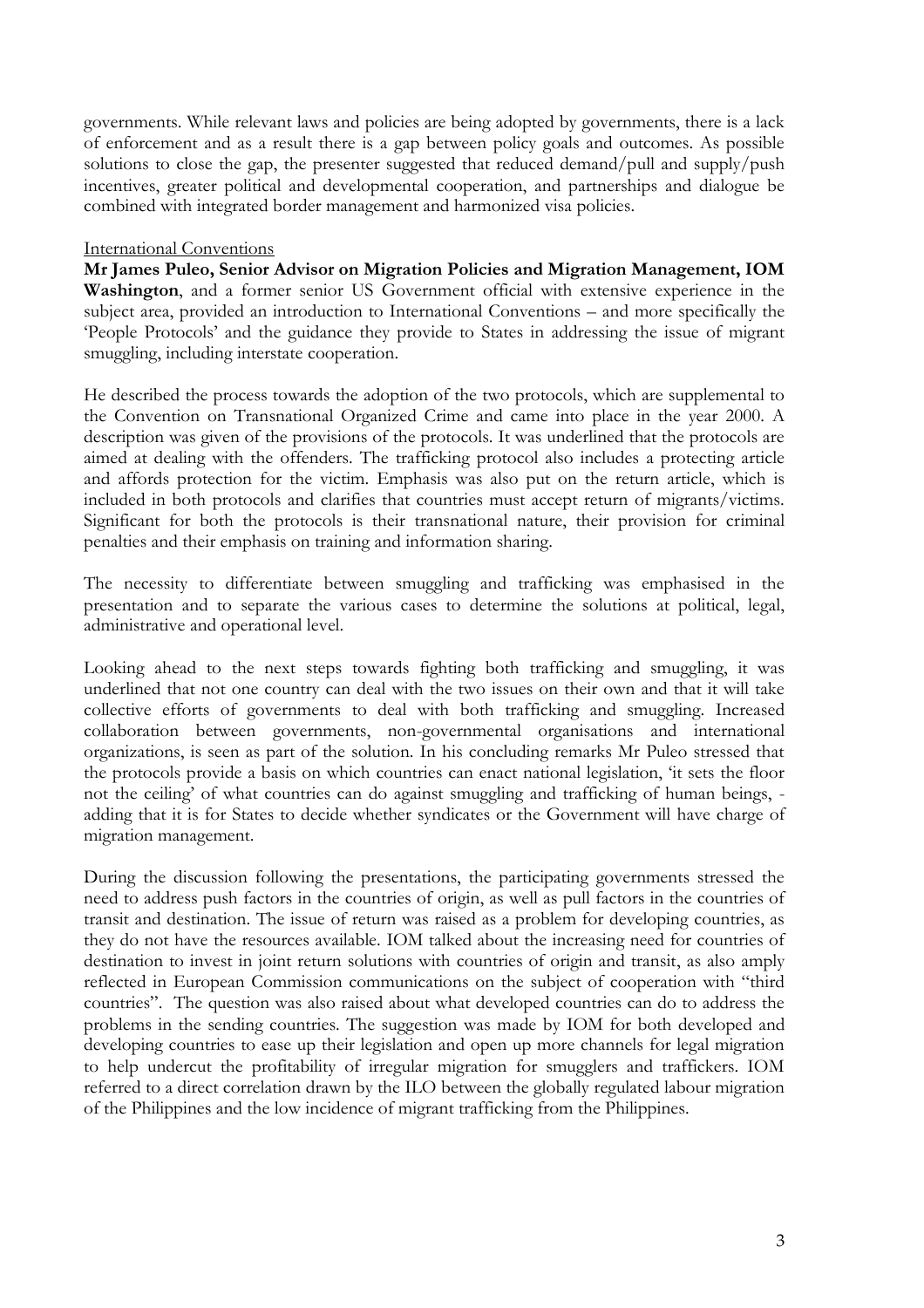## Regional Overview of Irregular Migration of Third Country Nationals in SADC

#### **Country Presentations**

Each participating Government gave a brief presentation on irregular migration of third country nationals and migrant smuggling through their territory. The majority of countries described irregular migration as a relatively newly discovered phenomenon but recognized that it is becoming widespread problem. Experiences made in the countries indicate that the movements are well organized and that trafficking and smuggling of people is facilitated through well established networks and points of contacts in the receiving countries.

The problems related to irregular migration are increasingly being addressed by the countries. Measures include, improvement of border controls, efforts to review and update legal instruments and introduction of mandatory visa requirements. Participants made suggestions and recommendations on how to meet the new challenges caused by irregular migration. Increased bilateral and regional cooperation and coordination was seen as crucial. A concrete suggestion was made to bring together the Ministers of Justice of the SADC region, to develop suitable legal instruments to address the issue. The need for additional research on the causes and consequences of irregular migration was raised, and IOM and SAMP were requested to assist the countries in this regard. Calls were made for increased information sharing in the region and a specific request was made for the establishment of a regional database. As a last point, closer collaboration with civil society, NGOs and media, was suggested as an important tool to meet the challenges faced.

#### **IOM Research Survey**

Mr. Pieczkowski, IOM Pretoria, presented the findings of IOM's recent rapid assessment into the smuggling of extra-regional migrants in the Southern African region. The research was conducted over a 6-week period and found three major trends in extra-regional smuggling directed at South Africa: smuggling of (1) Chinese/Taiwanese migrants, (2) African migrants, and (3) migrants from the Indian Sub-Continent. Mr. Pieczkowski's presentation focused largely on the final category, finding that male migrants from Pakistan, India, Bangladesh and Sri Lanka were involved in large-scale irregular migration through the region. A general trend in routes followed to South Africa was identified and a number of neighbouring Southern African countries were listed as transit points used by smugglers, namely Tanzania, Zambia, Malawi, Mozambique, Zimbabwe, Swaziland and Lesotho. Mr. Pieczkowski pointed out that migrants from the Indian Sub-Continent use both manned border posts and unmanned borderlines to enter South Africa. Southern Africa as a whole was found to be both a transit and a destination region. Mr. Pieczkowski concluded by saying that the area of extra-regional migrant smuggling through SADC remains under-researched and participants strongly urged IOM to undertake more comprehensive assessments of the phenomenon. IOM's survey was made specifically for the purposes of this workshop and was limited both in time and scope.

#### Migrant Experiences in South Africa

Representing Lawyers for Human Rights, Ms Kaajal Ramjathan, presented to the workshop migrant experiences in South Africa. The presentation reflected on the motivations and the various reasons for migrants to come to SA and mentioned among others economic and political reasons. Ms Ramjathan reflected on the often negative experiences of migrants in SA. Further she suggested that governments consider addressing push and pull factors as a means of reducing undocumented migration. She also recommended to legalize migrants stays through measures such as work permits and temporary resident permits. As a final point she mentioned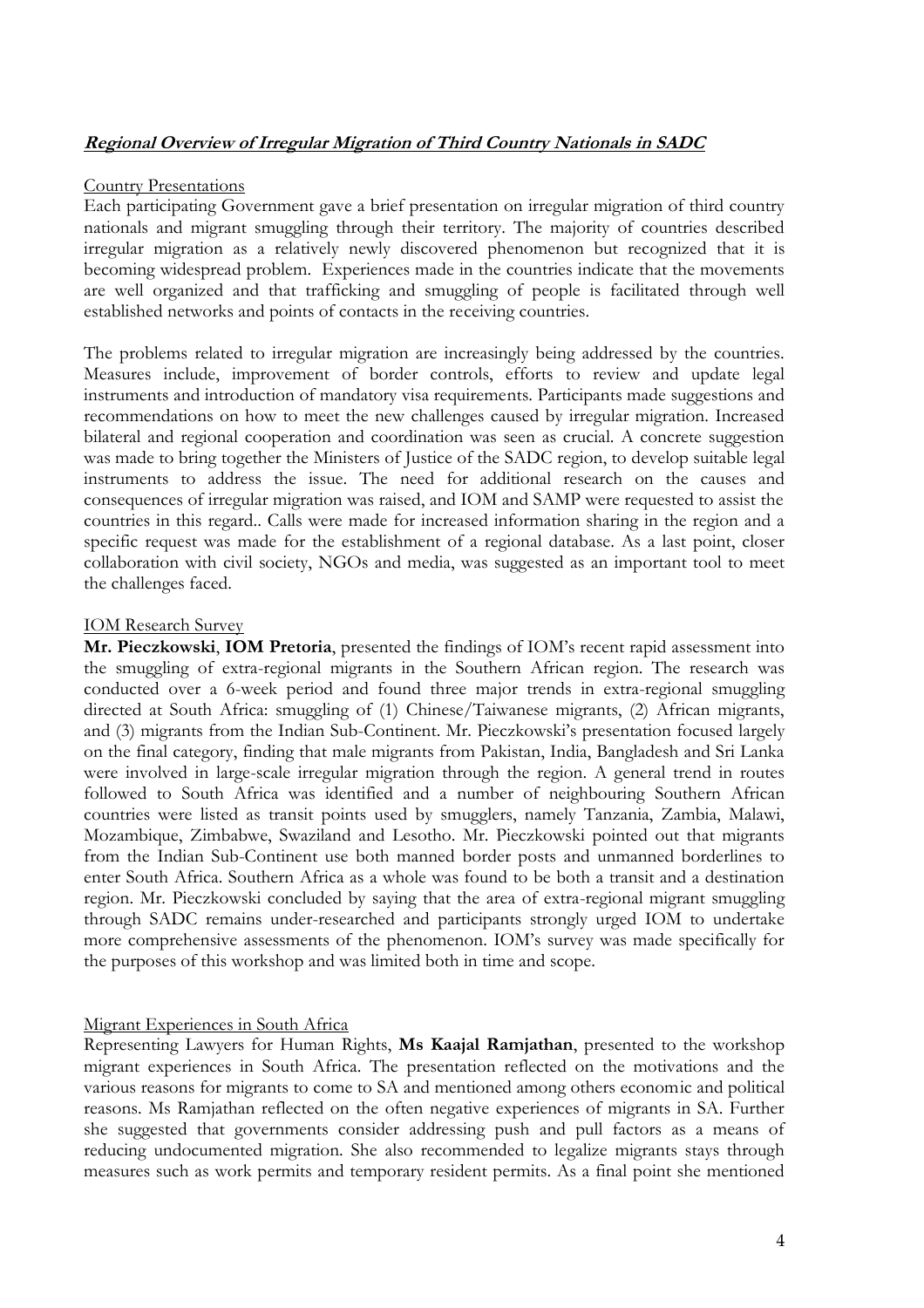the need to facilitate immigration processes and reminded the participants that entry restrictions exacerbated the vulnerabilities of many migrants.

In the discussion following the presentation, participants underlined the importance of accurate information and the need for governments to enforce national laws. One of the challenges of governments is to maintain a balance between protecting individuals' basic human rights and enforcing national immigration and other laws.

## Managing Undocumented Extra-Regional Migration/through the SADC Region

## Legal Framework in the SADC region

Prof. Jonathan Klaaren, SAMP, described the existing legal framework in the SADC region based upon a recently completed study undertaken by SAMP.

He described how the legislation of various countries provides for grounds for the exclusion, expulsion and detention of irregular migrants and listed the migration related offences for which persons may be prosecuted. With the exception of Tanzania, it was noted that no member state currently have specific legislation pertaining to trafficking in persons, however many of the provisions in existing migration legislation, such as 'aiding and abetting', could be used for prosecuting people involved in smuggling.

The full report of the study will be presented at the coming MIDSA meeting in November 2003. It should offer a good basis for moving towards harmonisation of laws in the region.

## Problems related to Irregular Migration and Migrant Smuggling

Representatives from the SAIL (Southern African Immigration Liaison) group, Mrs. English (Australia), Mr. Wilkins (Canada), Ms. Geelen (the Netherlands) and Mr. Spencer (UK), gave short briefings on the problems caused by irregular migration and migrant smuggling in each of their respective home countries as well as some of the solutions to these problems.

Statistics on illegal migration were presented to the participants by the SAIL representatives and a quick overview of the major counter measures was made. These included increased control in sending countries, training of airport staff and ongoing monitoring of trends in irregular migration. The SAIL representatives offered to assist MIDSA countries in the combating of smuggling and trafficking through training and information provision.

In the discussion following the presentation, participants were reminded of the MIDSA Workshop on 'Border Management' which took place in Lusaka in 2001. It was proposed that the Lusaka document be revisited and updated to incorporate new information and recommendations.

## Visit to Lindela Reception Facility

The workshop included a visit to the South African transit facility for irregular migrants at Lindela where the participants were briefed by representatives from the Department of Home Affairs and facility management. The centre currently holds some 3,000+ persons, who spend an average of 30 days at the site pending their removal, or other solutions. The Lindela Facility has an annual budget of some US\$ 6m.

## **Scenarios and Group Discussions**

Mr. Jonathan Martens, IOM Pretoria Programme Officer, offered government participants 4 distinct scenarios which they were asked to discuss in small groups, and identify solutions. In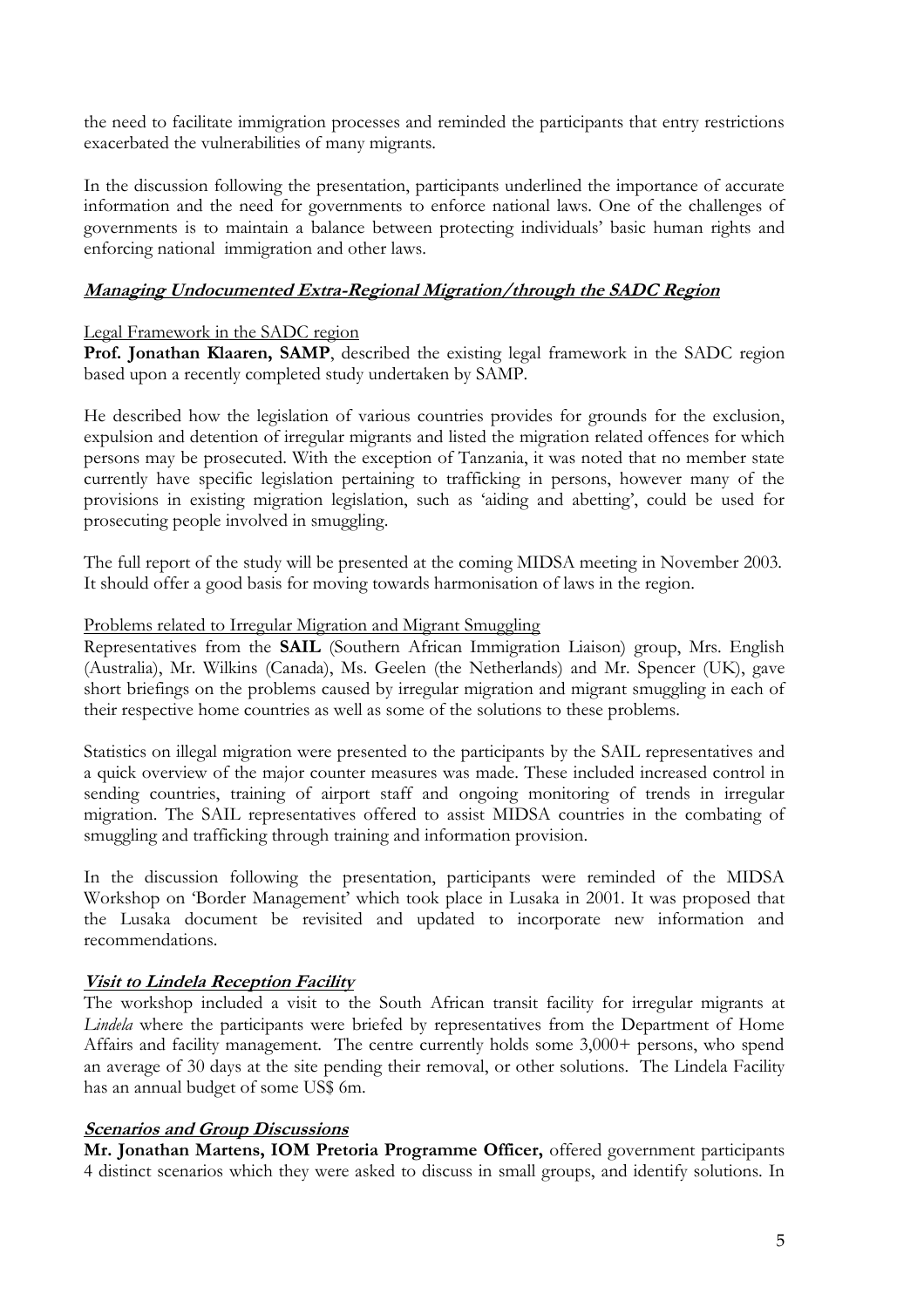the plenary, group presentations highlighted the following important issues to take into consideration when dealing with irregular migration:

- In relation to smuggling activities, improvement of border control through training activities was highlighted. Pre-evaluation questionnaires for border control has been developed by IOM for these purposes.
- Pre-screening activities in sending countries were suggested as a means of mitigating trafficking and smuggling activities.
- The need for improved national legislation with regard to both smuggling and trafficking was raised, as well as measures to prevent sham marriages.
- Amnesty initiatives was mentioned as an option to improve the situation of irregular migrants in receiving countries.
- The importance of addressing root causes, such as poor economic conditions in source countries, as a way of curtailing smuggling and trafficking was highlighted.
- The need to harmonise data collection, including the types of data collected, the mechanisms by which it is collected, and to facilitate the sharing of information between migration and law enforcement officials in the region.

## **Efforts and experiences from other regions**

Ms. Omelaniuk, IOM Geneva, gave an overview of strategies applied and efforts made in other regions to address irregular migration in a joint way.

Reference was made to consultative processes in other regions such as the Puebla Process in Central America and the Budapest Process in Europe. Common activities and efforts through these processes have included development of common plans of action, development of counter trafficking programmes and programmes for safe and orderly return of migrants.

The processes have also looked at common visa requirements, border management and information sharing with encouraging result. Progress on the ground was generally slow, and tended to have worked well and within reasonable timeframes where, as in the case of the Budapest Process, there were twinning arrangements on specific issues between countries of origin, transit and destination within the membership, or break-out expert groups working on an issue on behalf of the entire membership. The participants were informed that increasingly there were also cross-regional processes, to enhance capacities of governments to deal with irregular migration across the global migration spectrum, and that IOM was supporting such efforts across broader Asia (Bali Process) and between Asia and Europe (ASEM).

In her concluding remarks, Mrs Omelaniuk recommended that participants look closely at some specific experiences from other regions to see how they could be applied in the SADC region. Concrete activities could include technical workshops or task forces involving expert problem solving on behalf of the whole MIDSA membership; and technical expert exchanges with other countries, along the lines of IOM's recently arranged visit of Government officials from a range of countries in Africa, the Middle East and S. Asia to Manila to learn about the Philippines' global labour export strategies. She further encouraged a continued regional approach and continued research to ensure accurate information and informed policymaking.

In the discussion following the presentation, support was expressed by participants for a coordinated effort in the region.

#### **Recommendations**

The participating governments pointed out the need to:

undertake further research on the causes and consequences of irregular migration.